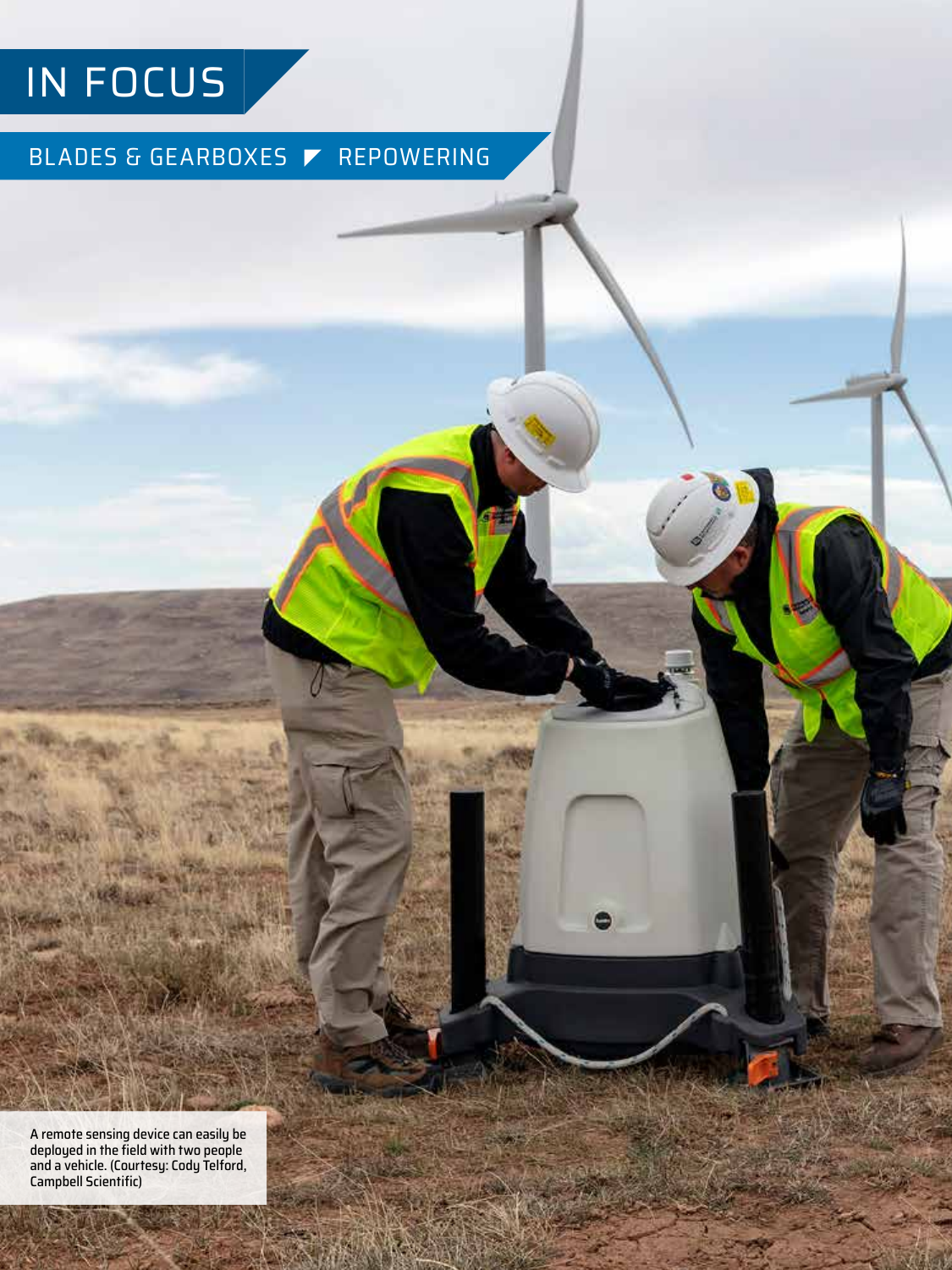# THE WINDS E CHIA

## *Assessing the profitability of a repowering project*

**By PAUL SMART, STEVE STRUEBIG, and ROGER SMITH**

Structure. F epowering an existing wind site can be a daunting task. Typically, you will face one of two scenarios: In one scenario you will "repower" your aging wind turbines with newer, larger rotors and upgraded drive train components, generator, and converter systems using existing tower structure. For the other "typical" scenario, however, you are tasked with replacing legacy systems with new towers, nacelles, and components. Either way, you have a monumental undertaking ahead of you.

No worries! You contact the turbine manufacturer to see what options they provide for the upgrade to your turbine. Next, you check your schedule for the actual execution of the project — and you get bids from a couple of reputable construction providers. You create a project timeline and begin to set out a "critical path" for the execution of the project. You are almost ready to begin. What are you leaving out?

First of all, this may be an oversimplification of the repowering process facing owners today. To thoroughly evaluate the upgrades and investment required to repower wind-energy conversion systems (what turbines were called in the early days) — we must always go back to the questions and answers provided by accurate data of available wind resources.

So, how are you going to get the information on the available wind resources at the site for your project? Will you rely on existing met towers and extrapolate the data associated over a long-term sample, or will you need to develop a method of acquiring the much-needed data at the higher hub level? The importance of gathering and validating the variations in wind speed, shear, and turbulence intensity for a utility scale project are critical points of information that cannot be overemphasized.

There are a number of considerations that are factored into the evaluation of the wind resource at a prospective

winds winds and the state of the state of the state of the state of the state of the state of the state of the state of the state of the state of the state of the state of the state of the state of the state of the state o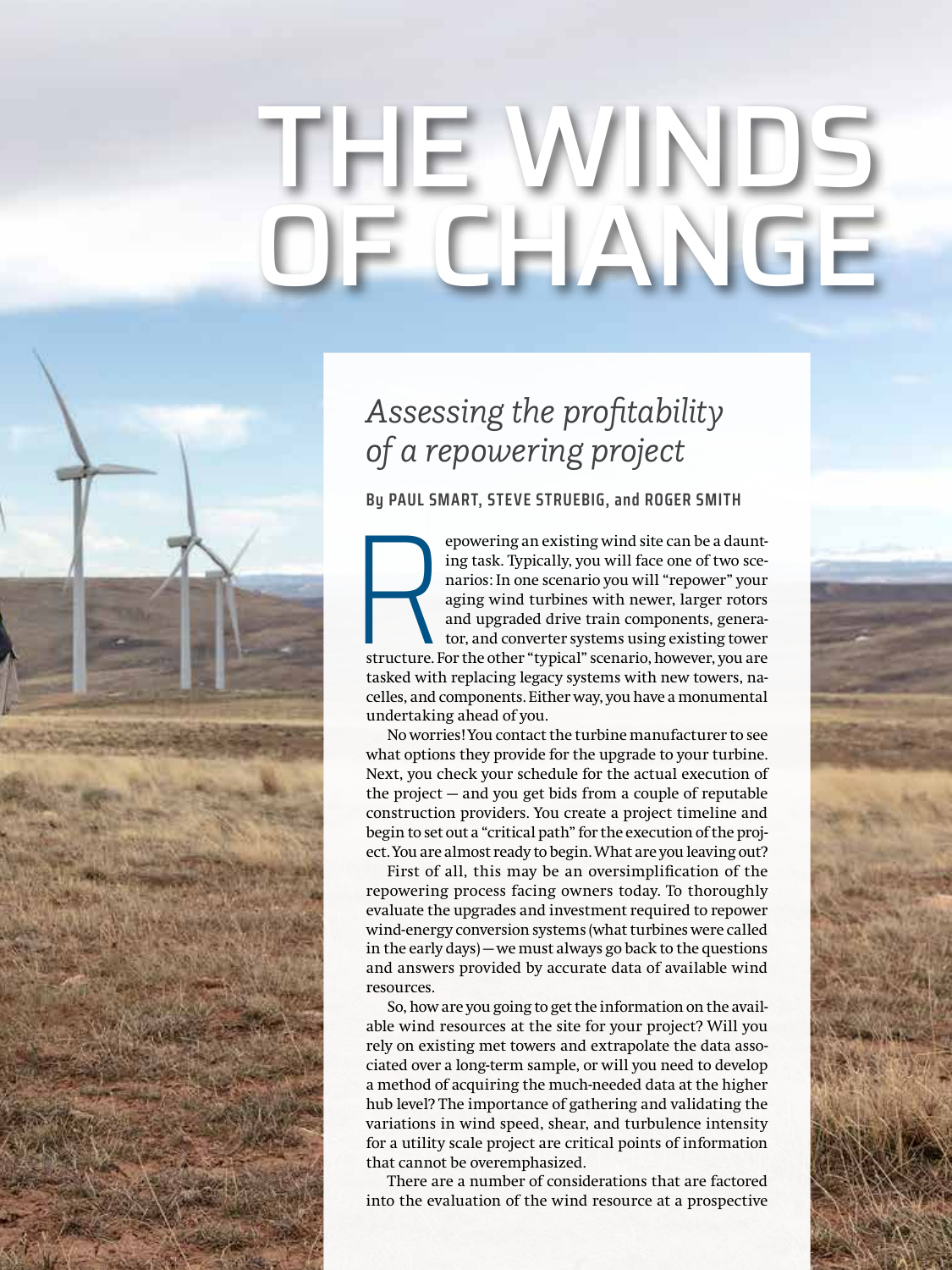repower site. The following indicators are key for your WRA and will be important to the feasibility and success of the repowering project:

] **Historical wind resource data:** This collection may be gathered at a lower tower height (at 60 meters, for example) then extrapolated to consider the potential increases with larger rotor diameter and tower height.

] **Flow modeling:** Gain using mathematical and meteorological modeling to understand variations in wind resource due to complex terrain, changes in elevation, and wake interference for the prescribed larger rotors.

] **Consideration of losses, including wake, system losses and availability, and turbine performance:** There has been much discussion regarding wind shear and wind instability within the rotor sweep as opposed to a specific point as captured by a cup anemometer.

#### THREE DISTINCT POSSIBILITIES

When it comes to an accurate WRA for your project, you will want to reduce as much risk as possible. Decreased power prices mandate that every resource is fully utilized. As the margins get tighter in power generation, the risks in your data points and WRA projection also need to be reduced.

 $\blacktriangleright$  It is possible to extrapolate the historical data for an existing site to provide projections at a higher hub level and with a larger rotor sweep. The correlated data from existing towers can provide a good basis for actual data at hub height but can provide only a projected forecast of WRA at the increased altitude and sweep.

 $\blacktriangleright$  It is also possible to get reliable data at the new tower hub level by installing taller meteorological towers at specified locations on the site. This is a common practice for initial siting

**14** OCTOBER 2018

and is also a popular option for tower repowering of sites. The current demand to complete assessment for Production Tax Credit (PTC) consideration may be creating significant lead times for permitting, construction, and execution in the installation of 100-meter (and higher) towers. In addition, there are increasing regulatory demands in certain locations that add to the overall scope and timelines for the installation of taller towers.

Scientific)

 $\blacktriangleright$  And finally, it is possible to get accurate WRA data

through direct assessment that provides clear and traceable wind resource and performance data through remote sensing devices. These remote sensing devices (RSD) are portable, do not require permitting, and have a very small footprint. Many of the options for RSD also come with impressive performance credentials and are proving to be a reputable option for rapid deployment and reliable data. Evidence of the improved reputation of RSD was demonstrated in June A robust remote sensing service can deliver valuable data without the worry — increasing the quality of your data, while reducing the cost and risk. (Courtesy: Cody Telford, Campbell

2018. An important recognition for vertical profiling lidar

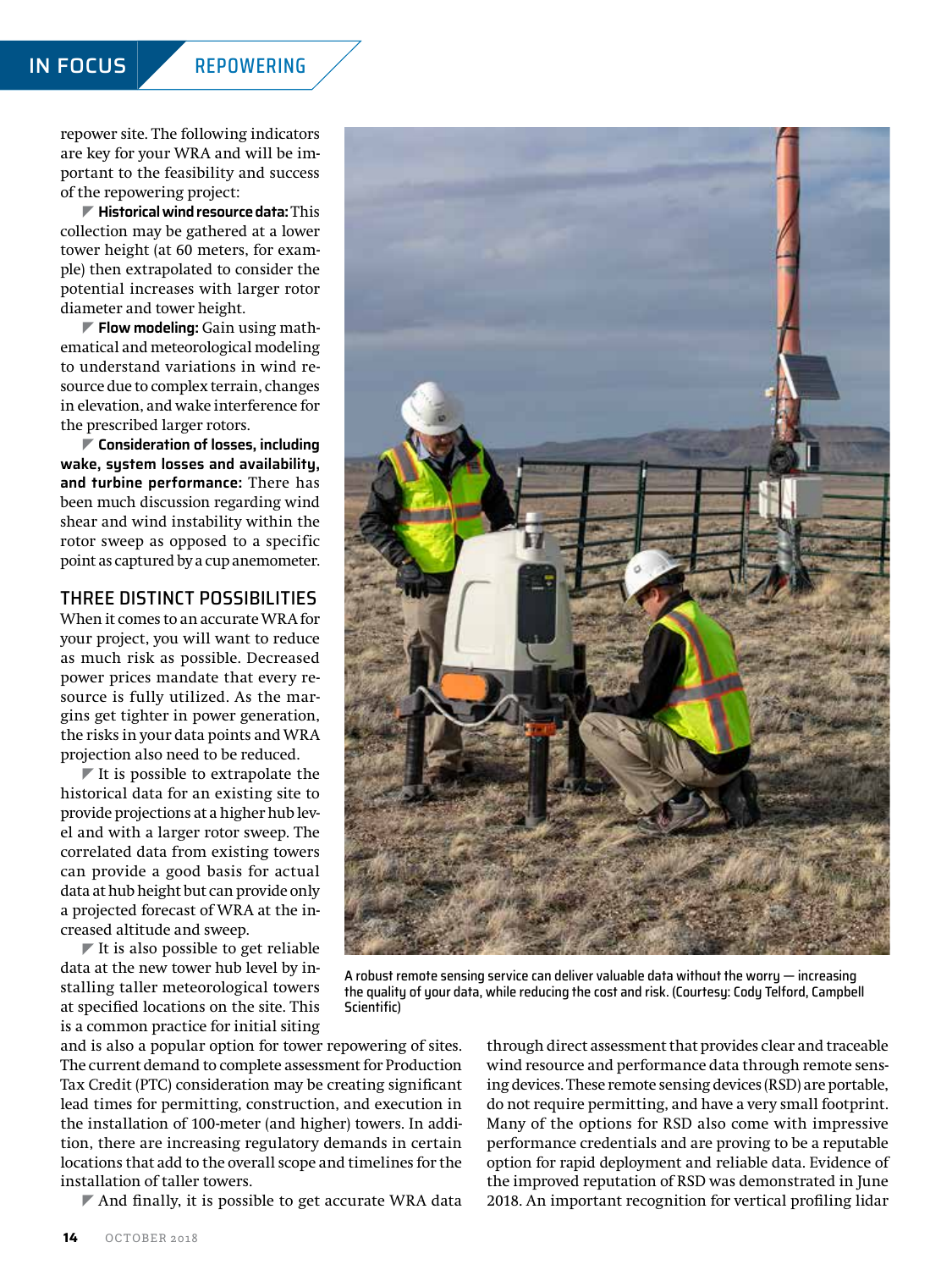was provided where vertical profiling lidars achieved levels of IEC 61400-12-1: 2017 Ed. 2 classification. This recognition provides wind-industry professionals greater confidence and reduces the risk of data uncertainties in WRA, turbine power performance, and other operational needs.

#### WHY SHOULD YOU CONSIDER REMOTE SENSING?

There are many reasons to consider remote sensing for a repower project, including portability, the risk avoidance of working at heights, the ease of installation (permitting and conditional use permits are not required), and the robust performance of a RSD. One of the most important aspects is the ability to take and record accurate data at different locations without scheduling a mobilization/decommissioning team, completing a lengthy permitting process, and dealing with the risk of working at height or exposure to extreme weather conditions. Remote sensing allows you the flexibility that may be demanded of you.

#### TURN KEY REMOTE SENSING SERVICES

The flexibility of a RSD is one of the keynotes for a worry-free, turn key solution. A remote sensing device can easily be deployed in the field with two people and a vehicle. Considerations for power may involve a secondary power supply, but if you have power to the tower (met or wind turbine) you may be set. Remote sensing solutions and services from companies such as Campbell Scientific, enable wind-energy stakeholders to obtain key wind resource data from a wide variety of locations without the worry of permitting, equipment ownership, maintenance, commissioning, or decommissioning. Units can be set up and deployed in a matter of hours, and – if extreme weather is on the horizon, the units can be retrieved and stored until the "all clear" is sounded.

Remote sensing has been used and tested in a wide variety of applications internationally and domestically. Vetted recommendations of key wind-energy leaders and consultants provide a proven track record for this method of WRA for numerous projects.

A robust remote sensing service can deliver valuable data without the worry — increasing the quality of your data, while reducing the cost and risk. A stable and reputable company will be able to customize the service level that best meets your requirements.

#### RELIABLE DATA AT A VARIETY OF HEIGHTS

Remote sensing devices allow you the ability to program and select specific heights for your wind-data collection. The ZephIR Lidar provides the ability to select and program up to 10 different heights (10 to 300 meters) to capture wind speed, direction, and shear. Using a continuous beam at 50 sweeps per second, it provides a reference across the entire rotor with this key data available through a dashboard application without a post processing compiler.

In addition, with a robust remote sensing device, you can have finance-grade data in non-complex and complex terrain, proven performance verification at (IEC compliant)

Remote sensing solutions and services enable wind-energy stakeholders to obtain key wind resource data from a wide variety of locations without the worry of permitting, equipment ownership, maintenance, commissioning, or decommissioning.

at your site.

Advanced flow models provide significantly improved horizontal and vertical extrapolation of measured wind resources, especially in complex and forested terrain. Flow-model accuracy is improved through the use of multiple spatially separated measurement points on the site for model verification and tuning.

Remote sensing devices (RSD) can provide the ability to define and track measurements at multiple points even for complex terrain. Remote sensors are re-useable, portable, and do not require lengthy planning before installation.

Data can be collected easily at multiple points on a site to provide representative measured data for all turbine locations and tuning verification points for flow models.

#### RECOGNIZED RELIABILITY AND TECHNICAL ADVANCES

Remote sensing devices have improved greatly. Key partnerships have developed that add value to the experience of the end user. The combined experience of manufacturers and key companies have allowed even greater opportunity for the customer.

ZephIR and Campbell Scientific provide an example of strategic partnerships that benefit the customer and add value to remote sensing needs. The robust platform and excellent service create a number of possible applications for remote sensing services. From tower repowering to turbine power performance testing; meteorological mast validation to real time monitoring during crane operations, remote sensing services can give you the confidence in your data that will maximize your potential.

#### KEY CONSIDERATIONS FOR REMOTE SENSING SERVICES OPTIONS

] **Rental:** Renting lidar/sodar units provides a flexible solution for gathering measurement data without a large up-front capital investment, the scheduling headache, and possible permitting nightmare. Long-term and short-term rentals are available (three to 12 months or beyond).

] **Deployment and Commissioning:** Proper deployment is key to the overall data quality of your measurement campaign. Make sure your installers pay attention to detail — small de-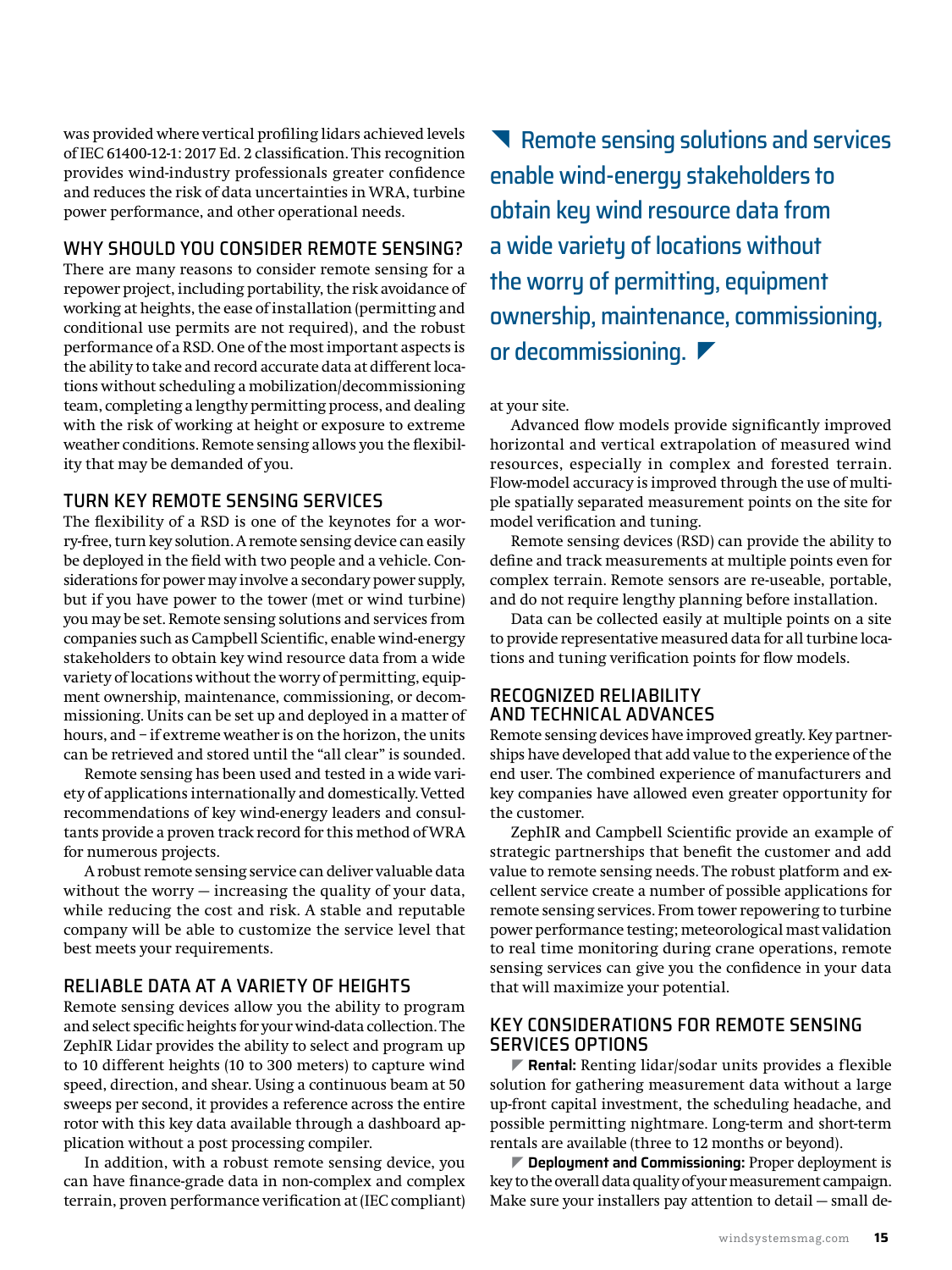#### IN FOCUS REPOWERING

tails make the difference. Power, communications, and operational integrity are considerations that you would want to get right the first time. A full commissioning report should be provided. Remember the phrase — "test it before you trust it."

] **Full-Service & Data Delivery:** Having the ability to respond to a customer's technical needs is something that you will want to factor as you consider remote sensing. Can service be provided through a certified repair shop? Having the ability to respond to the field within a few days can be vitally important in your campaign. If service is required, a centralized base for operation and service is equally critical to your project.

] **Your data is relevant, and should be available to your team:** The ability to view the status of your unit, current wind speed readings, and download your data sets freely can make the decision basis more effective. The flexibility of real time data allows you full access to your data at the click of a button, there is no need for post processing of your key data points.

**▼ Relocation:** Again, one of the keys of remote sensing is the ability to relocate your station on short notice and with relative ease. The ability to move your remote sensing device to a string of towers that are being repowered can give you a unique ability to verify tower details (power performance, yaw alignment, met mast data) before the commissioning team leaves that string. Again, a single remote sensing unit, with an adequate cone angle, should be able to provide the resolution required for a specific number of towers in a string.

] **Decommissioning:** Once your campaign is complete, you will be sure that all equipment is decommissioned and removed safely and efficiently. You will have returned the site to its natural state, free to move to the next location.

The key advances in remote sensing devices such as lidar and sodar have created many new possibilities in siting, design, validation, and operation of onshore wind farms. Project owners and developers would be wise to employ careful consideration when determining which vendor, technology, and platforms for repowering or operational needs. The task may be monumental, but it is absolutely achievable during the changing seasons in our industry.  $\prec$ 

#### **ABOUT THE AUTHORS**

Paul Smart is the Renewable Market Manager for Campbell Scientific. Steve Struebig oversees Remote Sensing & Services for Campbell Scientific. Roger Smith is a Renewable Market Sales Engineer for Campbell Scientific. Headquartered in Logan, Utah, Campbell Scientific has built a solid reputation as an independent instrumentation and data provider since 1974. With more than 10,000 monitoring solutions deployed to gather wind-energy resource data, Campbell has become one of the most trusted names in wind and solar data and measurements. Campbell Scientific remote sensing services deliver valuable data without the worry  $-$  increasing the quality of your data, while reducing the cost and risk. Campbell can customize the service level that best meets your requirements. For more information, go to [www.campbellsci.com](http://www.campbellsci.com)



Remote sensing devices (RSD) can provide you with the ability to define and track measurements at multiple points, even for complex terrain. (Courtesy: Cody Telford, Campbell Scientific)